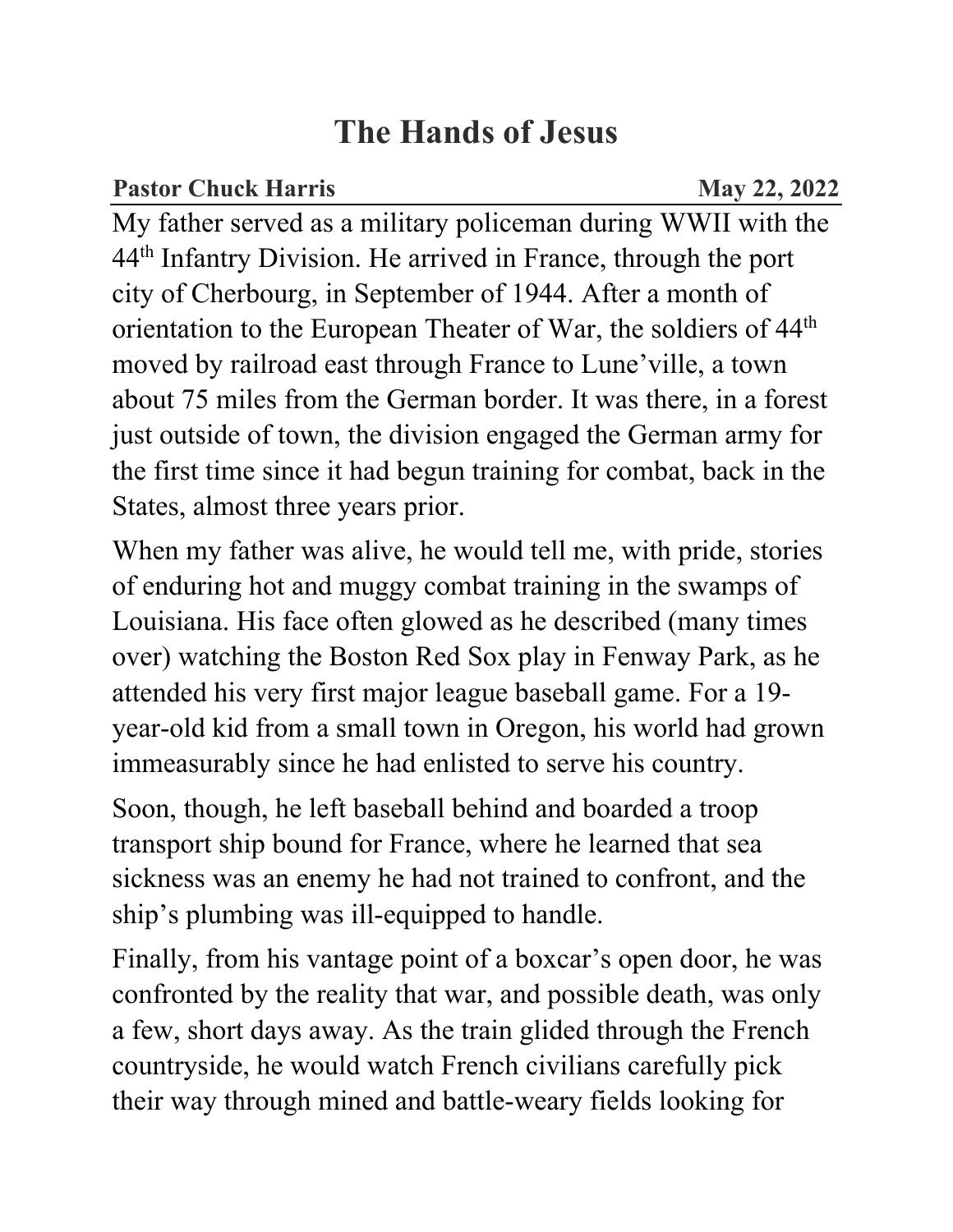anything they might glean from the soil. In small towns, he saw children pick through garbage cans with the hope of finding some small item that might put a dent in their hunger. Like a virus spreading through a community, war, my father quickly learned, took every opportunity it could to inflict wounds and create scars as far and wide as possible.

When the 44<sup>th</sup> pushed back a German counter offensive in the forest just outside of town, my father was assigned to a security detail for a colonel who desired to survey the situation before making recommendations to his superiors. In a field near the forest, one that had been marked as cleared, one of other military policemen stepped on an undiscovered mine. The colonel, and two other enlisted men, died instantly. My father, and one other soldier, were severely wounded. The record of the day indicates that a sergeant, standing on the road next to the field, repeatedly made his way back and forth from the road to the place of the explosion, carrying both the living and the dead, from the violence the mine had unleashed to the safety of an aid truck and the possibility of healing for the wounded.

Unlike his tales of combat training and travel prior to the explosion, my father rarely spoke of the day he was on duty in that field. He did not speak of the wounds he received, the surgeries he endured, or the months of physical therapy he underwent as he learned to walk again. However, even my child's eyes could see and understand, as my father dressed and undressed, the meaning of the extensive scars he carried on his body. What I couldn't see, and what my father never revealed, were the inner wounds he sustained, the unseen tribulation of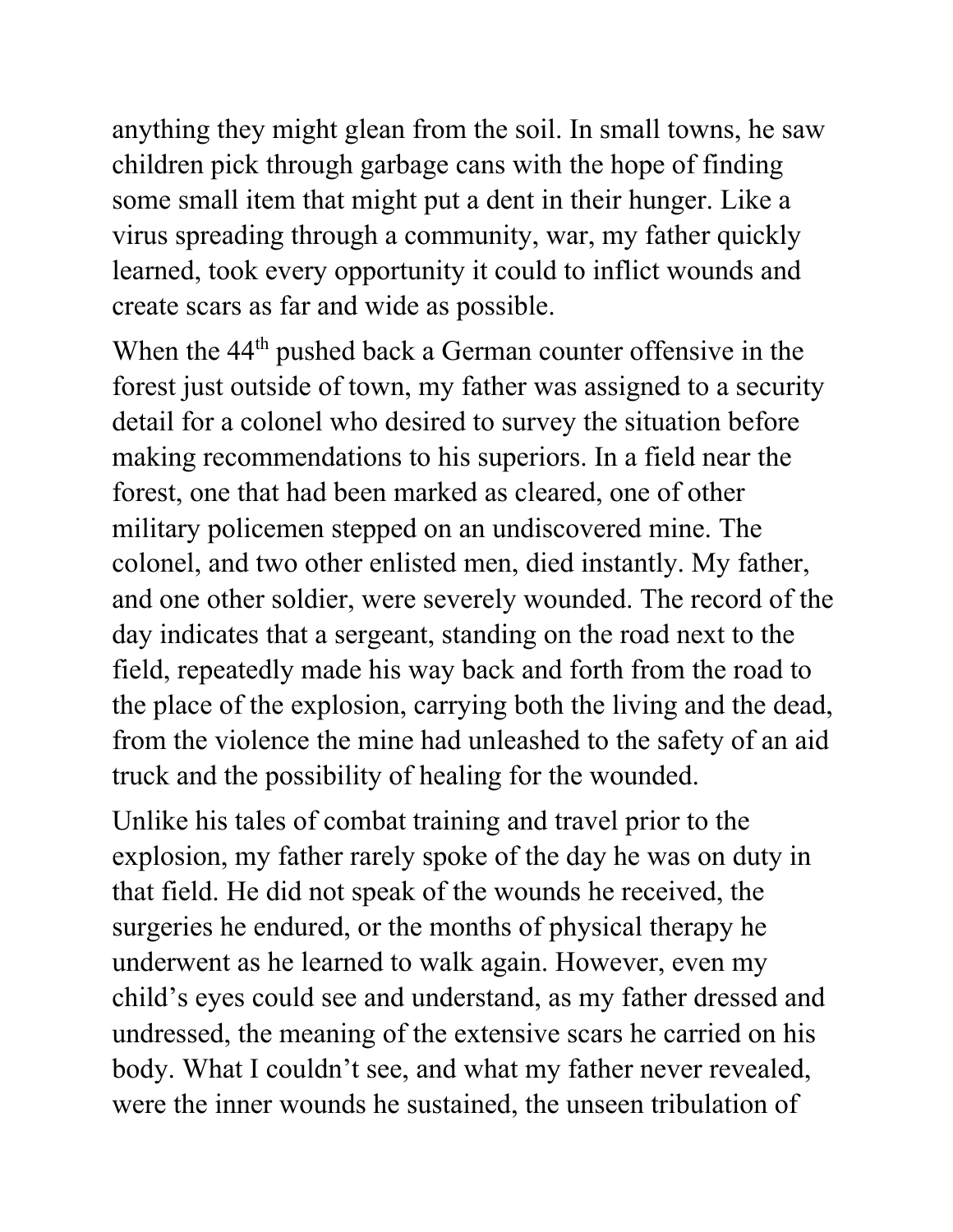war and the violence it brings to the mind and spirit of an individual serving their country.

The forces of violence and death believe they are the ultimate powers in our world. The means by which they assail us are legion: guns, drugs, hate-filled speech, physical or psychological violence in families, bullying on the playground or in cyberspace. Whether in war, like Ukraine, on the streets of our communities, in our schools or shopping malls, or in our families, these forces act to wound or kill, and they do not tolerate anyone who might question their right to rule over our lives.

I think that is why, like my father, we so often conceal the wounds we carry. It is as if, admitting our woundedness to one another, we would begin to chip away at the facade that violence and death are the last word and greatest power in our world. They don't like that, and I think we all know how they shut us up; they whisper immortal words in our ears: don't admit you're hurt, don't share your wounds, people will think you're weak!

And so, we often keep hidden and let fester our deepest hurts, our most intense fears, our wounds either self or other inflicted. Communities of faith seem to be especially vulnerable to this type of wound concealment. Maybe it's because someone in the church came up with the stupid idea that having Jesus in your life means you always have sun shining out of your… well, you know where (ass). But not today!

Today is Mission Sunday, and instead of denying woundedness, we address it publicly. Over the years, our  $5<sup>th</sup>$  and  $6<sup>th</sup>$  graders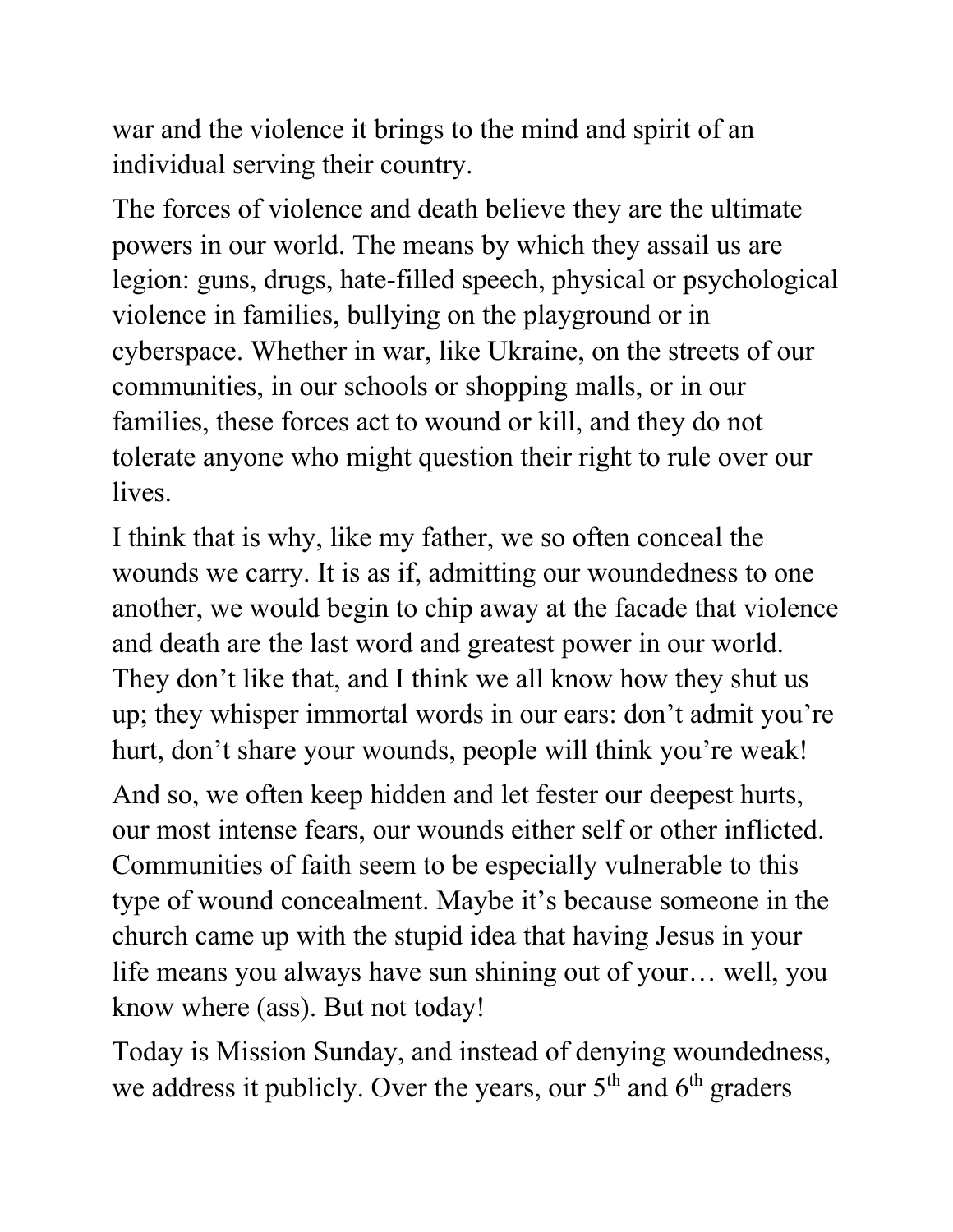have spoken out about and worked to address many of the wounds our society carries. From poverty and homelessness to, this year, the struggles of the people of Central and Eastern Europe. These kids, under the guidance of Anne Baunach, are asking us to face up to, and address, what we often don't want to admit: we live in a wounded, suffering world.

They are asking us to support their mission to raise funds for Lutheran Disaster Response. 100% of the funds raised will support LDR's Eastern Europe Crisis Response. There is no waste, no overhead, no red tape. The number of individuals and families affected by the war in Ukraine is almost uncountable. It may be decades until we learn of the true magnitude and toll this war is taking, not just in terms of human lives, but also in terms of the devastation it is wreaking upon farms and forests, lakes and streams, our planet earth. Admitting the reality of the situation, though, does not mean giving into it.

That's why our reading from Revelation today is so important. It speaks of God bringing a new city, a holy city, down out of heaven and placing it upon the earth. It speaks of God and Jesus the Lamb dwelling in it, right here, in our midst! It tells of how the nations will walk by its light and process into it. It seems that God does not abandon us! In fact, God says, "People, earth, you are important. I'm setting up shop right in your midst, and I'm going to make things right, and I want you to join me in this work!" Ain't that right, 5<sup>th</sup> and 6<sup>th</sup> graders!

And how God does make things right! Listen up, "Then the angel showed me the river of the water of life, bright as crystal,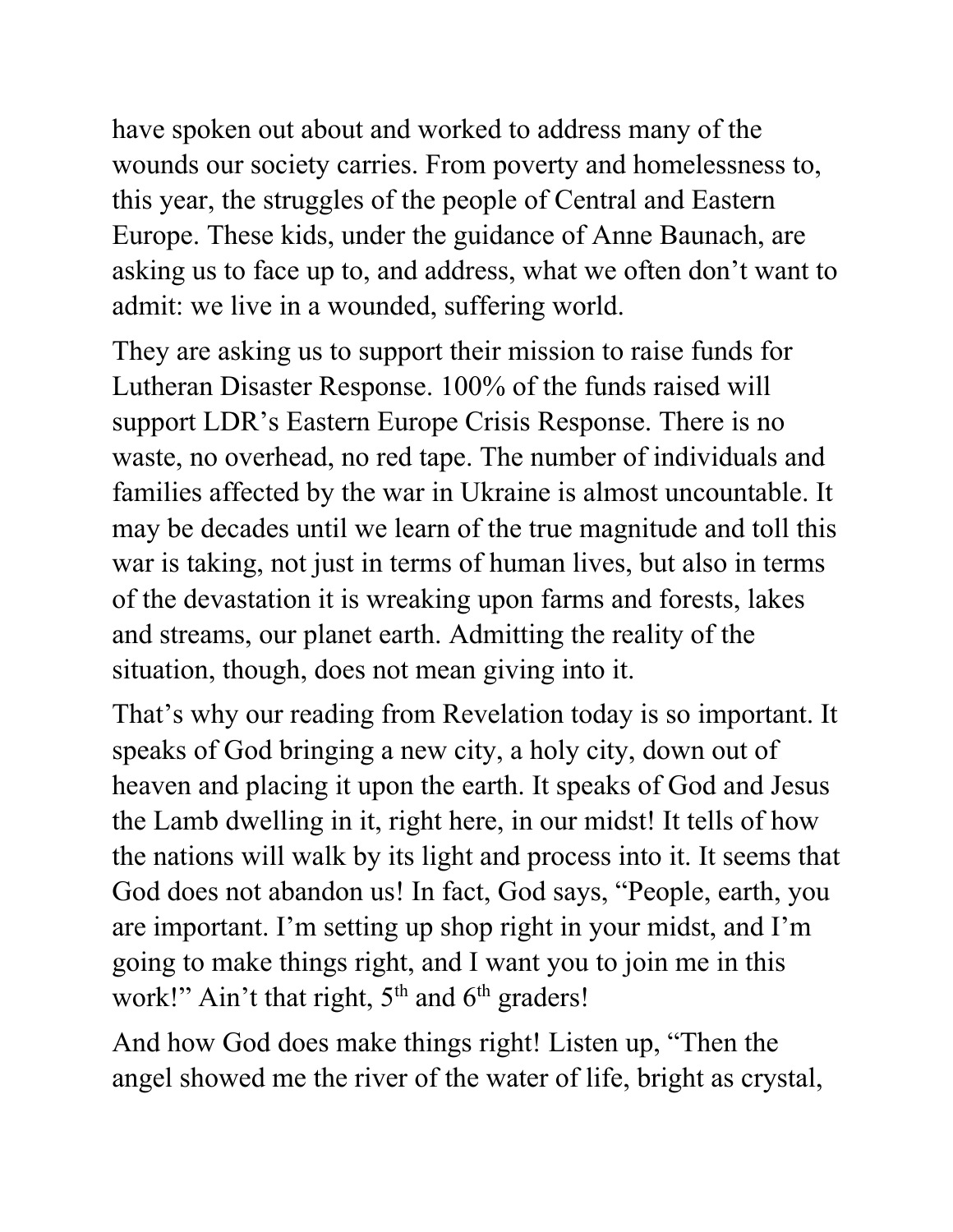flowing from the throne of God and of the Lamb through the middle of the street of the city. On either side of the river is the tree of life with its twelve kinds of fruit, producing its fruit each month; and the leaves of the tree are for the healing of the nations." Healing, for the wounds we acknowledge and share with one another!

Because Revelation says there is another story; there is another way to be human together. It is not based on violence and death, cruelty and war, wounding others in order to not be wounded ourselves. God says everything is changed, and it is changed because I am right here among you. In the season of Easter, we know this change as the real presence of Jesus, the lamb, wounded and risen, and dwelling in the heavenly city of God right here in our midst.

Taking a bit of my own advice, leading by example, I will tell you that 2022 has so far not been a kind year to me. I had my appendix removed earlier this year and was told it contained a tumor, that while benign, still raises the possibility of further mischief in my abdomen down the road. I finally got Covid, and my lingering cough is a personal and daily reminder that now over a million Americans have died from this virus. I have a severely sprained left wrist, which has prevented me from teaching the classes I love in a local yoga and barre studio.

Now, I tell you these things not as an attempt to seek your sympathy. Rather, I do so as an encouragement for all of us: being real together about our wounds, our hurts, and our scars, and the wounds of the world, is not a sign of weakness. Rather,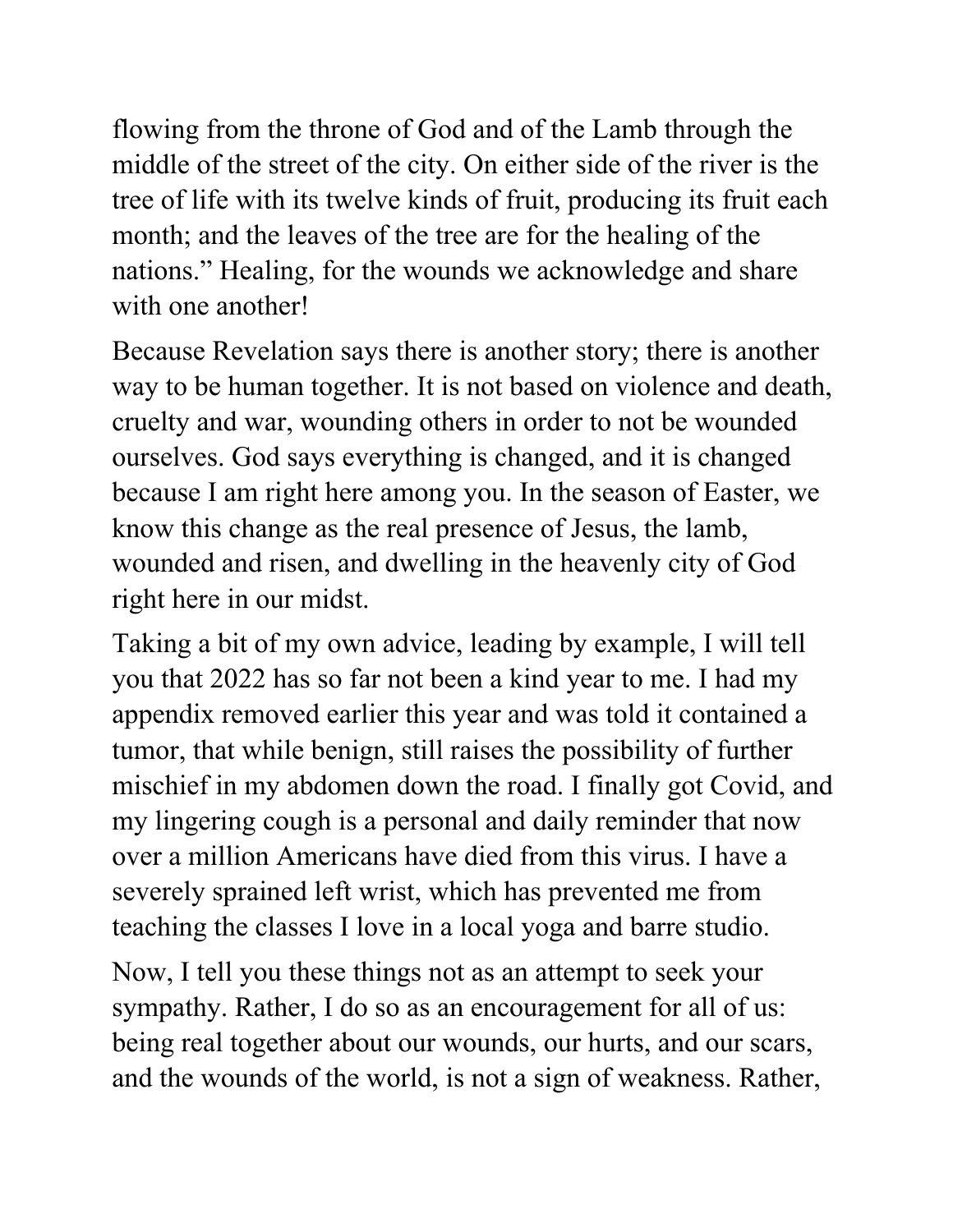it is a testimony to a faith community's strength and our potential to be a truly transformative place, the Holy City, coming down out of heaven from God, into a world in hurt and need. This is why we do Mission Sunday!

This is also why I'm compelled to go back a few Sundays and reflect once again on the story of the so-called "doubting Thomas". See, I reflect on that text a little differently than most people do. Remember now: wounded themselves, and fearing the powers that be, Jesus' friends have gathered behind locked doors. Troubled and anxious, Jesus appears to them, for he will not leave his friends orphaned and alone. He brings to them a word of peace and shares with them a re-creating, reviving Spirit. He comes to us! And in our gospel today, he proclaims that he will keep coming to us through the power and presence of the Holy Spirit.

We all know of Thomas' reaction. Not present with the others, he will not believe, "Unless," he says, "I see the mark of the nails in his hands, and put my finger in the mark of the nails and my hand in his side." Now, I see this as a perfectly reasonable request. Thomas wants to know that the crucified one (the friend with whom he has travelled many miles and many months) is the same person as the risen one who continues to be a companion with all of us! Here in Auburn, in the States, and in the Ukraine!

It seems important to Thomas that Jesus' wounds, and the love they signify, not be erased by the resurrection, that God does not conquer the forces of violence and death in our world by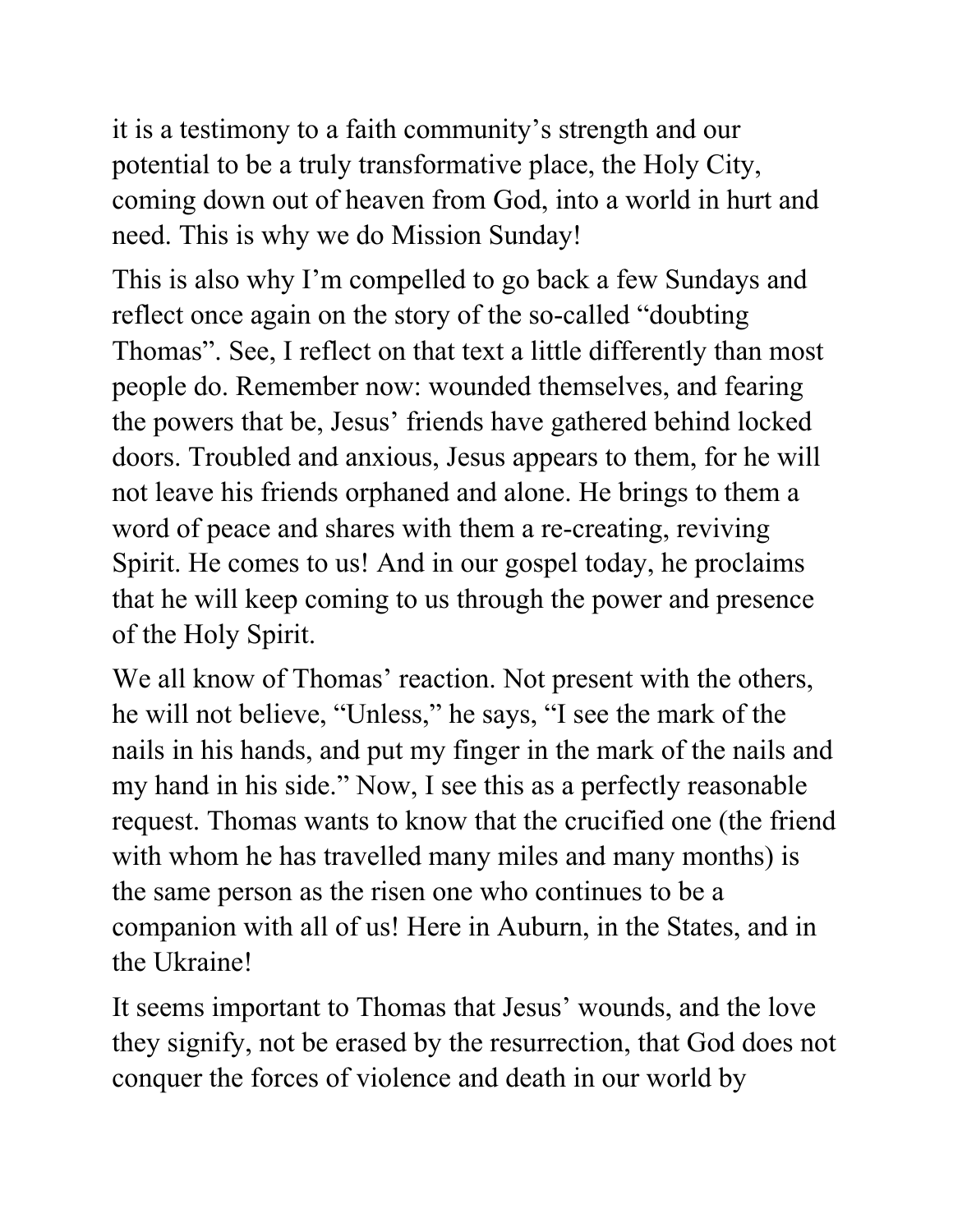overwhelming, incontestable power and might. Rather, it seems important, possibly for all of us who follow Jesus, that the type of love with which Jesus lived, a type of self-giving love that can be wounding, be the same love that Jesus shares with us in his resurrection today.

It is important for the people of Central and Eastern Europe too. It is important that they see Jesus wounds, that they see our wounds, and that we see theirs, because it is only in seeing that the healing may begin. It is only in the touching that believing can begin. It is only in being absolutely honest with one another that we can begin to move forward together into a better, brighter future.

When I think of this type of love, I think of the sergeant, who standing on a road, beside a field, near an aid truck, ran back and forth between road and field, offered his own life to save the lives of his wounded friends and bring peace to those who had died. I think of my father, who if he had had the chance, might have heard from this sergeant something like, "Bob, don't kid yourself, we all share wounds from that day, and it is in sharing that truth that we become stronger, that we heal."

The forces of violence and death, who would like us to think we live in the same world we have always lived in - and that nothing can be done - are wrong. The presence of Jesus in our lives, both wounded and risen, is God's great "No" to any nation today which preaches the cruelty of war is the only way to victory, and the threat of violence is the only way to ensure peace. That's what Russia wants us to believe. However, Jesus